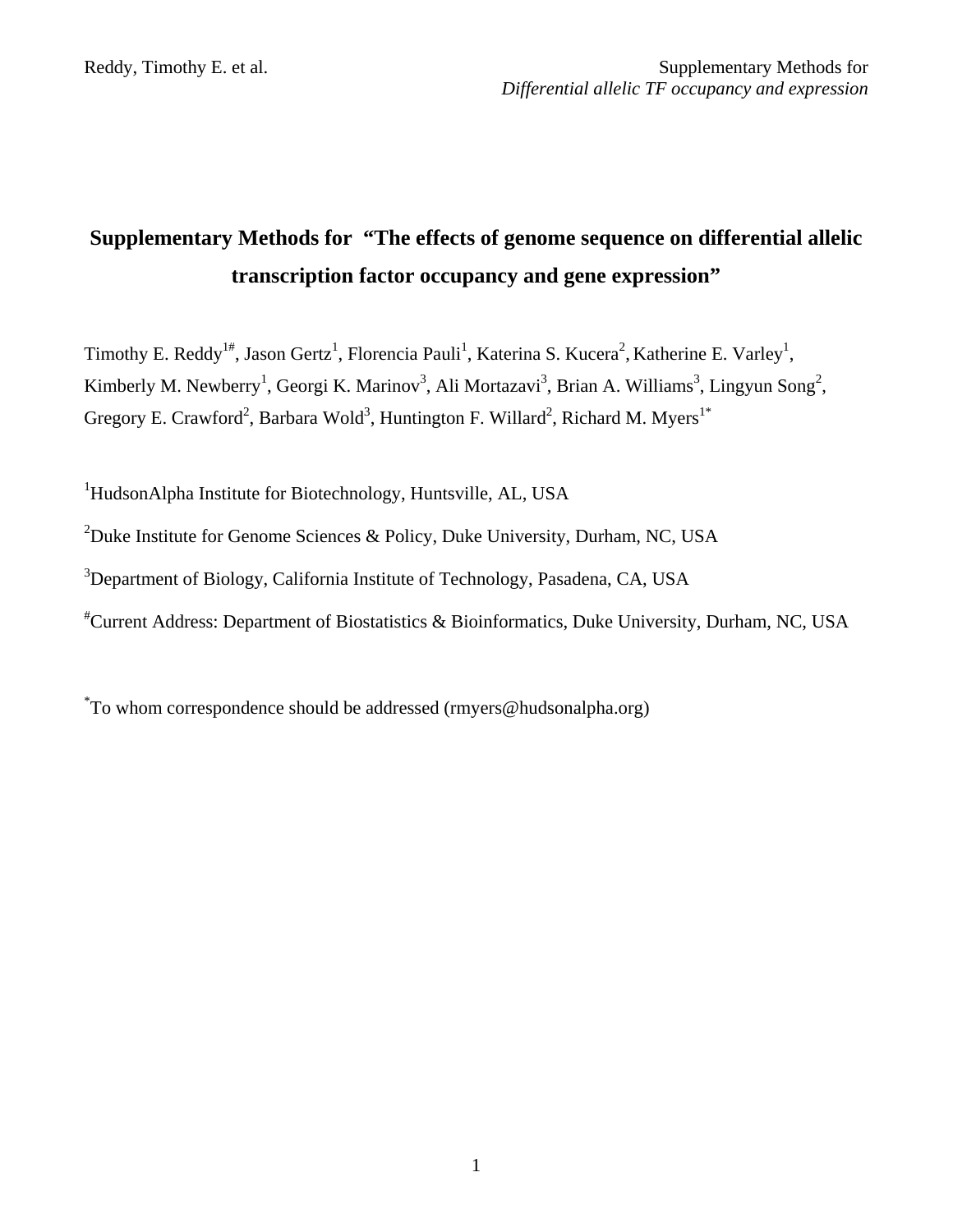# **Supplementary Methods**

#### **Filtering of Biased or Discordant Variants**

Results from our experiments are susceptible to sequencing errors in the reference genome. To limit the effect of such errors, we removed suspicious variants identified by three orthogonal methods. First, we removed from analysis all variants with a >7-fold bias towards a single allele in control sequencing of DNA that we formaldehyde fixed but did not immunoprecipitate ( $N = 82$  variants). The threshold was chosen to ensure that variants at our minimum 7x coverage threshold were candidates for exclusion.

Second, we removed from analysis all variants that were discordant with an independent re-sequencing of the GM12878 genome by Complete Genomics ( $N = 14,748$ ). Combining the two lists, we removed a total of 14,828 variants from all analysis. These variants are included as supplemental datasets.

Third, we removed from analysis a set of 10 variants that were found to be in regions of copy number variation according to microarray experiments. These variants are listed in Supplementary Table 11.

# **Determination that TF binding sites with differential allelic occupancy overlap more often than sites of equal allelic occupancy**

To test for differences in the overlap structure between sites of differential allelic occupancy and sites of equal allelic occupancy, we used a permutation-based testing strategy. The amount of overlap within a set of sites strongly depends on the number of binding sites in that set. Therefore, to control for such effects, we compare overlaps in the significant differential allelic binding sites with an equal number  $(N = 1,115)$  of randomly chosen binding sites that lack a significant allelic bias. As a basic strategy, we compared overlaps using three complementary tests: a comparison of the fraction of binding sites that overlapped at least one other site in the same set, a comparison of the log-sum of all the cluster sizes in the set, and a Wilcoxon sign-rank test. Finally, to account for differences that may arise as a result of systematic biases between the sites with and without differential allelic occupancy, we also performed the same tests against sets matched (within 10% difference) for the amount of ChIP-seq signal and sets matched against the reported fold enrichment over background signal from a formaldehyde treated but not-immunoprecipitated sample. For each such test, we performed 500 randomized samplings.

Among the sites of differential allelic occupancy, 30% overlapped another such site. Among the 500 randomly chosen allele-balanced sites, between 10% and 20% of sites -- with of average 15.5% of sites -- overlapped another site in the same set. Sets matched on the number of aligned ChIP-seq reads,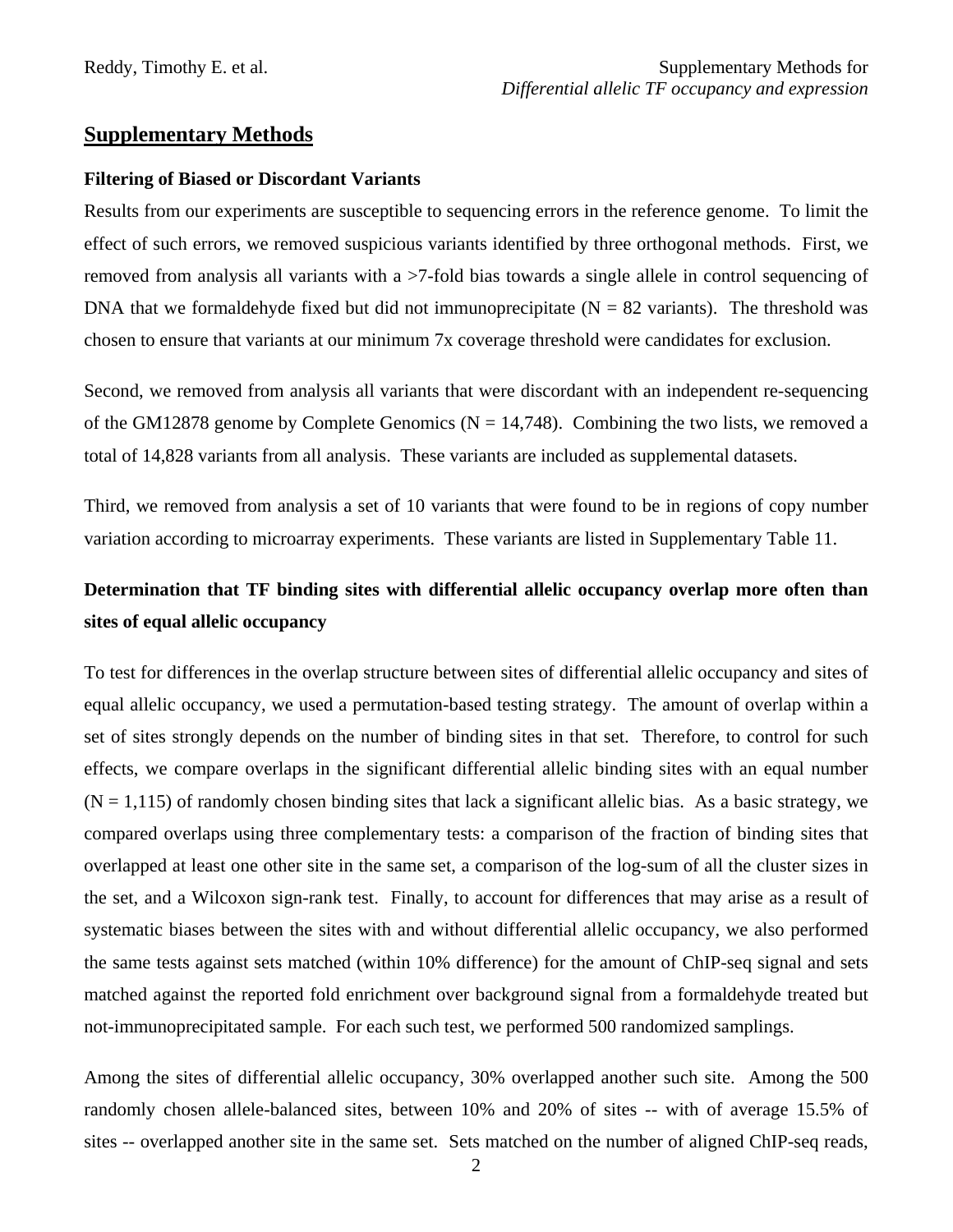and the fold-enrichment over background signal, had nearly identical distributions. In the randomly chosen, the ChIP-signal matched, and the fold-enrichment matched sets, the percent of overlapping sites followed a normal distribution ( $p = 0.20$ ,  $p = 0.22$ ,  $p = 0.13$  respectively, Shapiro-Wilk test), and all had standard deviation of ~0.015, and the 30% overlap observed among the sites of differential allelic occupancy was about 2,000 standard deviations from the permutations.

Comparing sets based on the sum of the log of all cluster sizes (i.e. a score that places more weight on larger clusters, and no weight on non-overlapping sites), we reached very similar conclusions: the randomly chosen and matched sets of binding sites with equal allelic occupancy had scores of  $60 \pm 6$ SD, whereas the sites with differential allelic occupancy had a score of 111, a value 8.5 standard deviations away from the background.

As a third comparison, we performed Wilcoxon sign-rank tests to compare the distribution of cluster sizes in the sites of differential allelic occupancy to the random and matched control sets. Overall, the sites of differential allelic occupancy differed from the control sets with median p-value of  $2 \times 10^{-5}$ , and a range of p-values from 0.02 to 1 x  $10^{-11}$ .

Finally, the increased overlap of sites with differential allelic occupancy may be caused sites that are overall larger (i.e. cover more nucleotides in the genome). However, this is not the case as the allelically imbalanced sites (with median length of 490 bp) are overall shorter than the sites without a significant allelic difference in occupancy (with median length of 679 bp).

# **Identification of TF binding motifs**

To identify binding motifs for each factor, we first extracted genome sequence for the 50 bp flanking the summit of ChIP-seq signal. Then, to identify an initial seed motif, we applied BioProspector (Liu et al. 2001) to the 200 peaks with the strongest ChIP-seq signal using numerous motif widths. We then selected the most likely seed motif to be the one most similar to a known motif (Matys et al. 2003; Bryne et al. 2008) or, if no known motif was available, according to the maximal BioProspector score. Finally, the motif was refined by using BioOptimizer (Jensen and Liu 2004) on an expanded number of sequences.

# **Scoring sequences with TF binding motifs**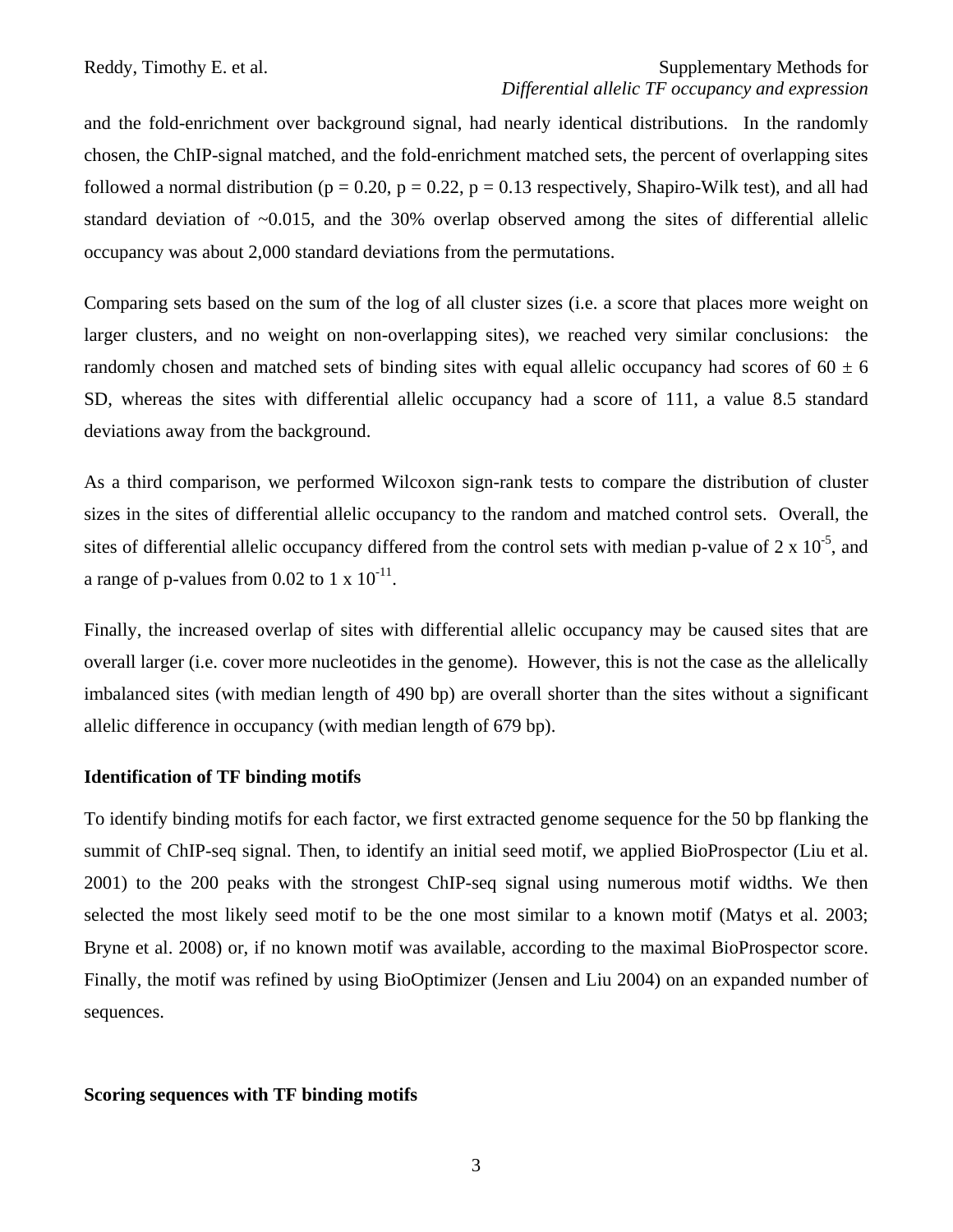For every TF, the determined binding motif was converted into a position weight matrix (PWM) with each nucleotide *i* at each position j defined as:

$$
I_{i,w} = p_{i,w} \log_2\left(p_{i,w}/q_i\right)
$$

where  $p_{i,w}$  is the probability of nucleotide *i* at position *w* in the motif, and  $q_i$  is the background probability of nucleotide *i* occurring. Then we defined the maximum score  $S_{\text{max}}$  of the motif as the sum of the relative entropy of the motif:

$$
S_{\max} = \sum_{i=A}^{T} \sum_{j=1}^{W} I_{i,j}
$$

Finally, we scored each position *R(l)* in the binding site *R* as the sum of scores for each nucleotide at each corresponding position in the PWM:

$$
S_l = \sum_{i=l}^{l+W} I_{i,\{\text{nucleotide at } R(l)\}}
$$

#### **Calculating dM/dI**

To calculate the rate of heterozygosity in motif (dM) versus non-motif (dI) intergenic positions, we first located instances of the TF binding motif in each ChIP region based on similarity at constrained positions. For every TF binding motif, we defined a constrained position as one at which any nucleotide in the PWM has score >0.60. Then, we labeled every position in a binding region that had PWM score  $>0.75$  x  $S<sub>max</sub>$  as an instance of the binding motif. We labeled all constrained positions as motif (*M*), and all positions either not in a binding sequence or in a non-constrained position within a binding sequence as non-motif (*I*). Then, to calculate dM/dI for a set of sequences, we divided the fraction of motif positions with a heterozygous SNP (dM) by the fraction of non-motif positions with a heterozygous SNP (dI). To compare between sites with and without differential allelic occupancy, we defined differential allelic occupancy using our standard 5% FDR, and defined equal allelic occupancy as sites with >25% FDR.

#### **Reporting and Statistical Comparisons of dM/dI**

Mean dM/dI values reported in main text are a weighted mean that was calculated by combining all counts across all individual dM/dI calculations and then calculating an overall dM/dI. For clarity, however, distributions in Fig. 2b are not weighted and simply represent distribution over factors in our study. To calculate the statistical significance of the enrichment for motif-disrupting variants, it was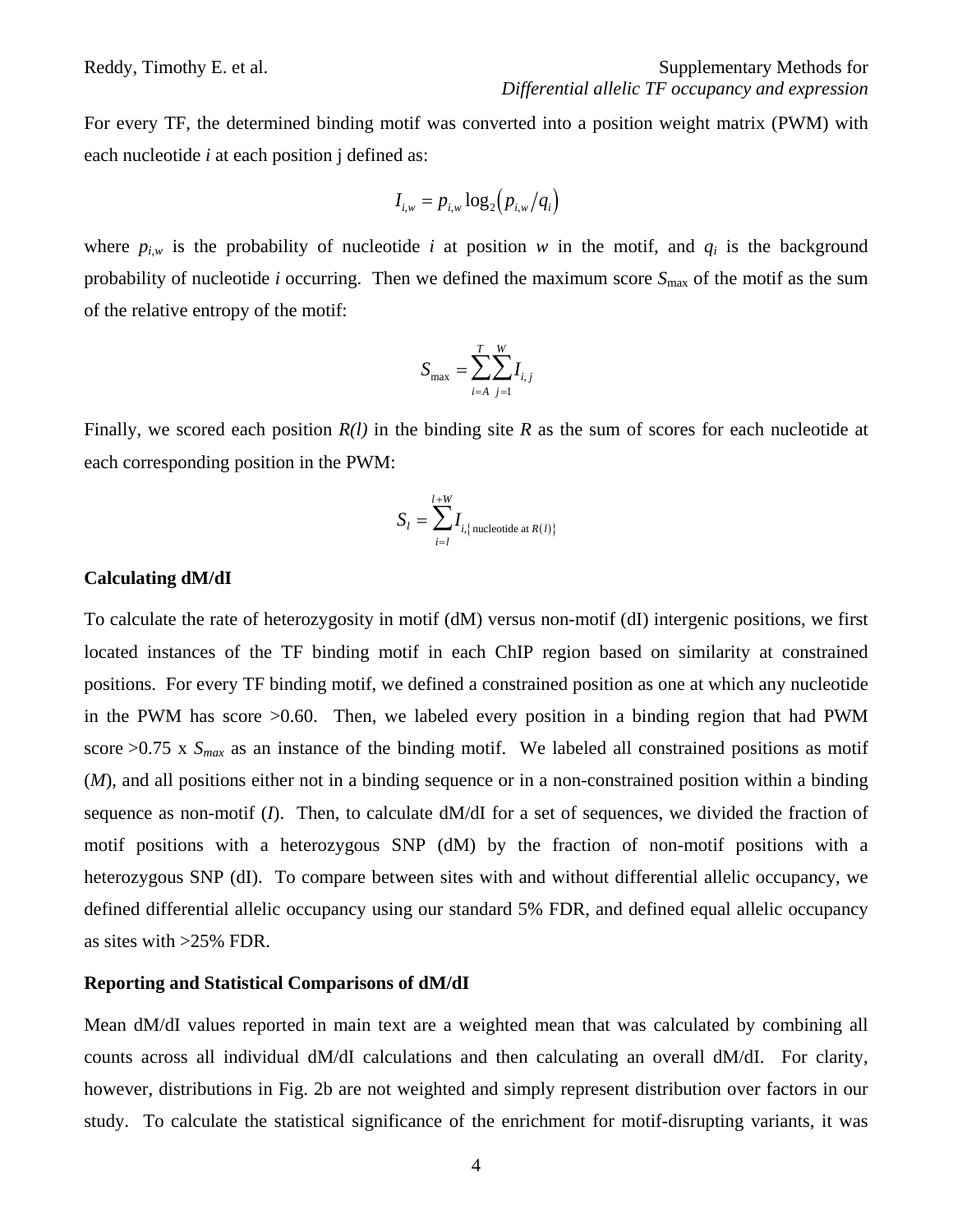necessary to account for sample size differences between the motif and non-motif sequences, as well as for the occasionally small number of motif-disrupting variants. To do so, we used a simulation approach. Specifically, for each factor and for the combination of all factors, we first empirically calculate dM and dI for differentially- and equally-bound sequences. Then, we simulate the distribution of dM – dI for the equally-bound sequences under the sample size of differentially-bound sequences by sampling from binomial distributions based on empirical estimates. We sample 1,000 times, and the resultant data was normally distributed ( $p > 0.05$ , Shapiro-Wilk test), and we fit a normal distribution to the sampled values. Finally, we calculate how likely it would be for a same or greater dM/dI (of the differentially-bound regions) to occur in the equally-bound sequences based on the sampled distribution.

#### **Predicting Differential Allelic Expression from RNA Pol2 ChIP-seq**

To predict differential allelic expression with RNA Pol2 ChIP-seq, we aligned RNA Pol2 reads to the personalized GM12878 reference genome, as described in the main text. Because RNA Pol2 ChIP-seq signal was more noisy, we require coverage at three different SNPs for all genes for which we make a determination.

As shown in the main text (Fig. 3c) all genes on the X chromosome with significant differential allelic RNA Pol2 occupancy by our measures agree with known details of X-inactivation. However, many genes to not reach our FDR threshold: they may be false negatives (perhaps due to sequencing errors or low sequence coverage), or genes that escape inactivation. To understand how many may escape inactivation, we compared to a recent study evaluating genome-wide escape from X inactivation from many individuals (Carrel and Willard 2005). Of the 61 high-coverage genes (>20X reads at heterozygous positions) that do not meet our FDR threshold, 24 were assayed for escape from Xinactivation in (Carrel and Willard 2005). Of those, 5 (*XG*, *NLGN4X*, *KAL1*, *GPM6B*, and *ARSD*) were previously shown to escape inactivation in all or all but one individual of the individuals previously tested. The overlap was only weakly suggestive  $(p = 0.17)$  of potential enrichment for inactivation escaping genes in the negatives. Descriptions of these analyses are included in the main and supplemental text.

#### **Clonal isolation of GM12878**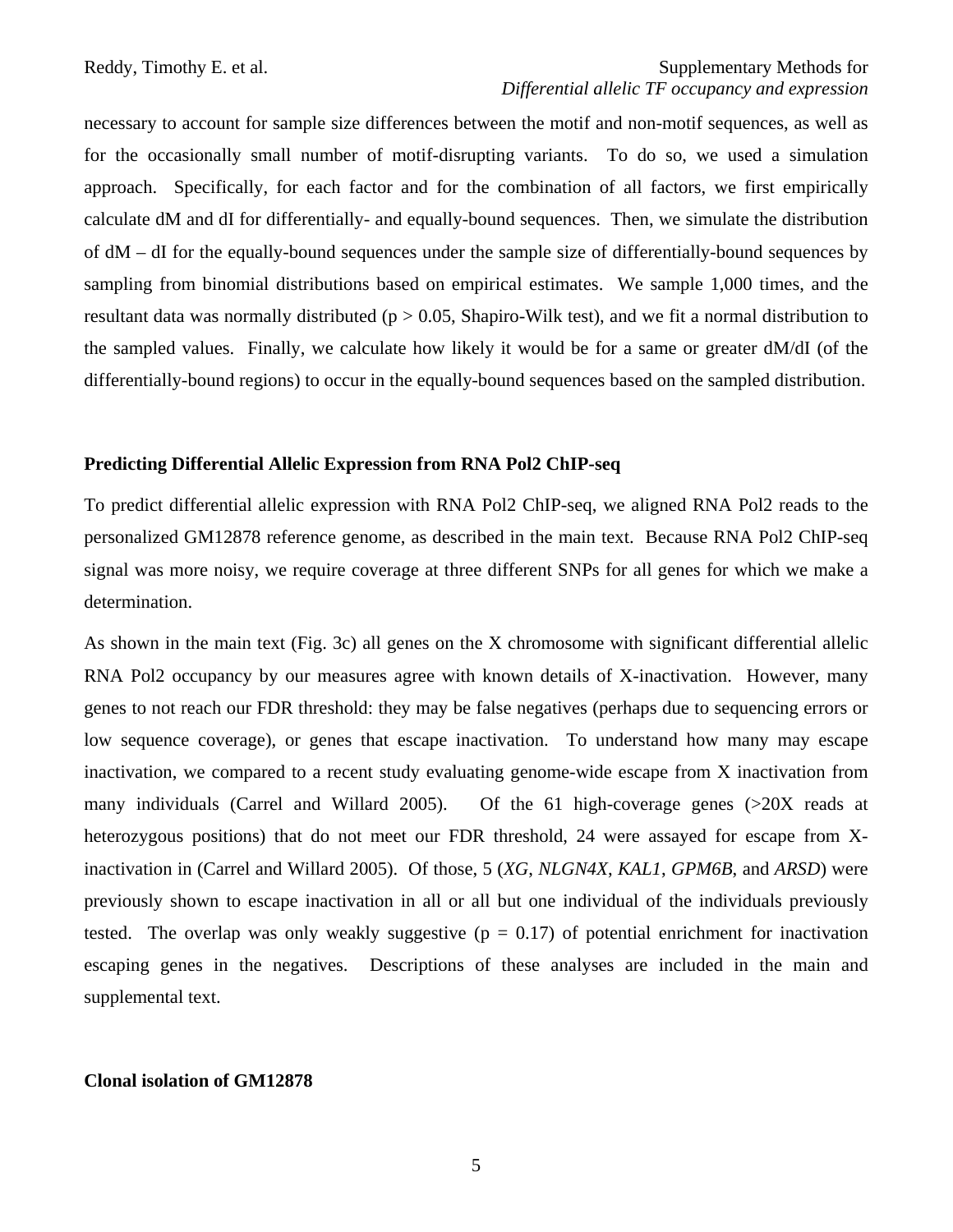Clonal isolated of GM12878 with homogeneous paternal or maternal X inactivation state were obtained by serial dilution. Colonies were expanded, and X inactivation state and homogeneity was tested using a quantitative PCR-based single nucleotide extension assay (Carrel and Willard 2005) to detect relative allelic expression levels at *XIST* rs1620574 (Kucera et al. 2011).

#### **Evaluation of Potential for Random Monoallelic Expression**

To evaluate the potential for random monoallelic expression in the GM12878 population (Gimelbrant et al. 2007), we identified autosomal genes with discordant allelic expression among the cell lines clonally derived form GM12878. To identify discordant allelic expression were genes we required that (i) allelic expression was biased towards different alleles in any pair of clonal lines, (ii) the allelic was significant  $(FDR < 0.05)$  in at least one of the two lines, (iii) there was an absolute difference of at least 20% in allelic imbalance between the pair of clonal lines (i.e. 45% maternal in one line and 55% maternal in another line would not satisfy our criteria, but a 40%-60% difference would), and (iv) at least seven reads aligned to a heterozygous variant or variants in each of the two different lines. We reasoned that, if indeed differential allelic expression is predominantly attributable to random monoallelic expression in the GM12878 cell line, than we would expect there to be many differences in differential allelic expression between the remaining clones. Of the 170 autosomal genes with significant differential allelic expression in any line, 23 (13.5%) showed evidence of random monoallelic expression. The discordant genes are listed in Supplementary Table 7.

#### **Measurement of Reference Bias**

To measure reference bias, we counted the number of reads aligning the reference allele and to the alternate allele at each variant. We then calculated the mean reference bias for each factor by summing over all variants. To calculate how likely a equal or greater bias could occur by random, we compared the distribution of maternal and paternal coverage over all variants using a wilcoxon sign-rank test. Datasets for which we observed a significant bias ( $p < 0.05$  after correction for multiple hypotheses) were excluded from downstream analysis.

#### **Physical Interactions between TFs with Positively Correlated Allelic Occupancy**

To evaluate if pairs of TFs that we found to have positively correlated allelic occupancy may co-bind, we searched the homoMINT database (Persico et al. 2005) for pairs of interacting proteins. Interactions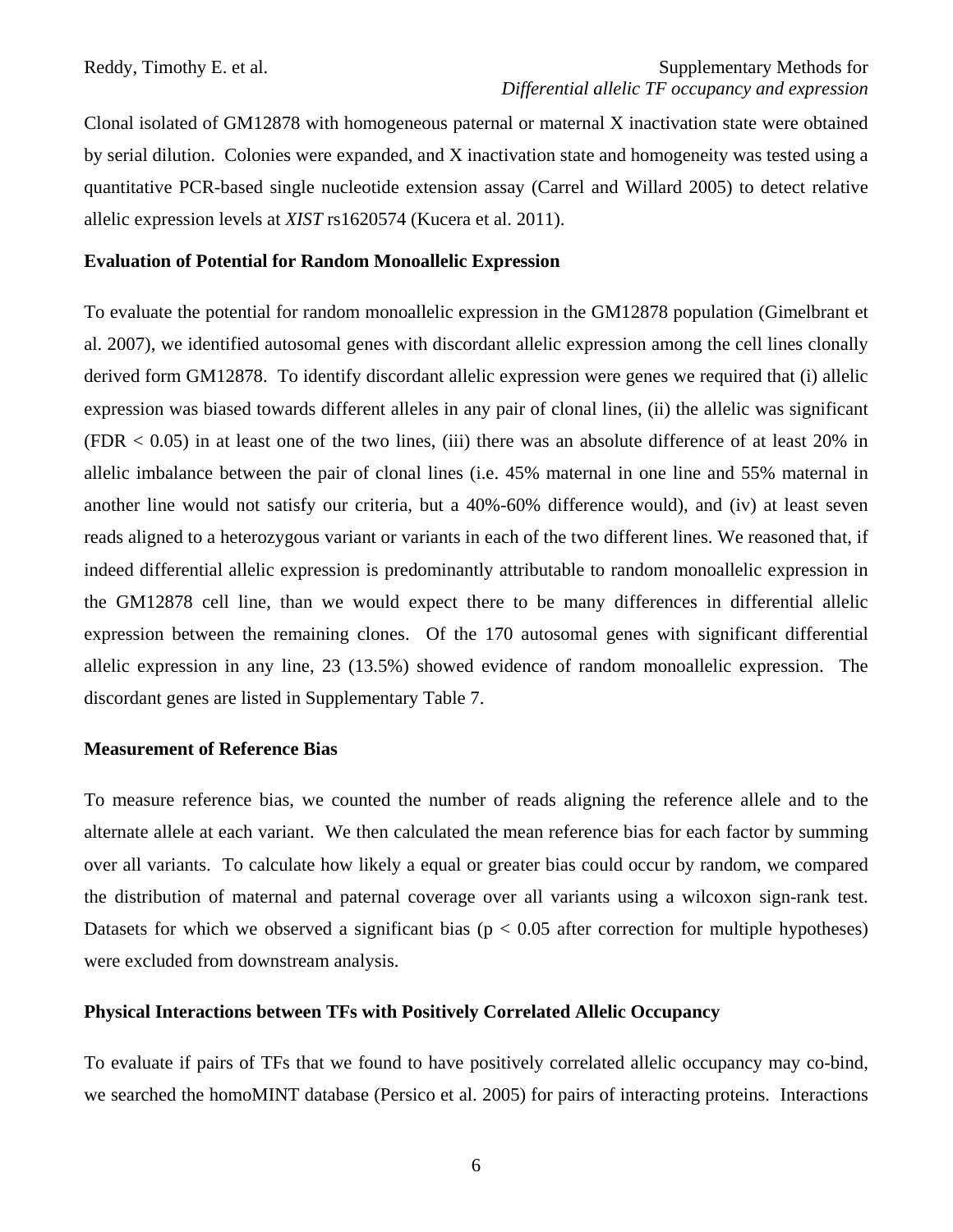reported (ELF1-SRF-SIX5) and (EP300-EGR1-SP1-GABPA) did not correspond to significant positive correlations in allelic occupancy.

## **Measuring Evolutionary Conservation at Multiply-bound Variants**

To measure evolutionary conservation at variants bound by multiple transcription factors, we classified variants by the number of TFs bound. Then for each class, we obtained phastCons conservation scores using the SeattleSeq annotation server. PhastCons scores range from 0 to 1, and variants are predominantly non-conserved  $\ll$  ( $\ll$ 0.5) or conserved ( $\gg$ 0.5) (Supplementary Fig. 22). For the purposes of our study, we consider a nucleotide to be conserved when the phastCons score was greater than 0.5.

For each class of variants, we first calculate the percentage of variants that are conserved. Next, to determine if there were significant differences in conservation between the different classes, we used a sampling approach to estimate the variance in the set of uniquely-bound variants normalized to the sample size of the test set. Specifically, for each set of multiply-bound variants, we randomly sampled an equal number of variants from the singly-bound set, and calculate the percentage of conserved variants in that sample. We then repeat the process 500 times. The resulting values follow a normal distribution (Supplementary Fig. 23). Finally, for each set of multiply-bound variants, we calculate the percentage under constraint. Then, according to the mean and standard deviation of the sample, we then determine as our p-value the probability that a greater fraction of singly-bound variants in a sample of the same size are also under constraint.

#### **Inheritance of Differential Allelic Expression**

To determine the extent to which allelic expression may be inherited, we performed RNA-seq in the GM12891 and GM12892 LCLs that were derived from the parents of GM12878. RNA-seq was performed as described earlier, except with 50 bp paired end reads from an Illumina HiSeq instrument. To calculate expression, we aligned to RefSeq transcripts, and normalized for the length of the sequence and the number of reads aligned (i.e. RPKM). We then filtered genes with low expression (RPKM < 1.0 in all of GM12891, GM12892, and GM12878), and genes that were known to be imprinted. Finally, for all genes with significant differential allelic expression, we used Spearman correlations to compare the  $log_2$  ratio of expression in the maternal to the paternal cell lines [i.e.  $log_2(GM12892/GM12891)$ ] to the log<sub>2</sub> ratio of maternally to paternally aligned reads from the GM12878 RNA-seq or RNA Pol2 ChIP-seq experiments. Correlation and significance were calculated in R.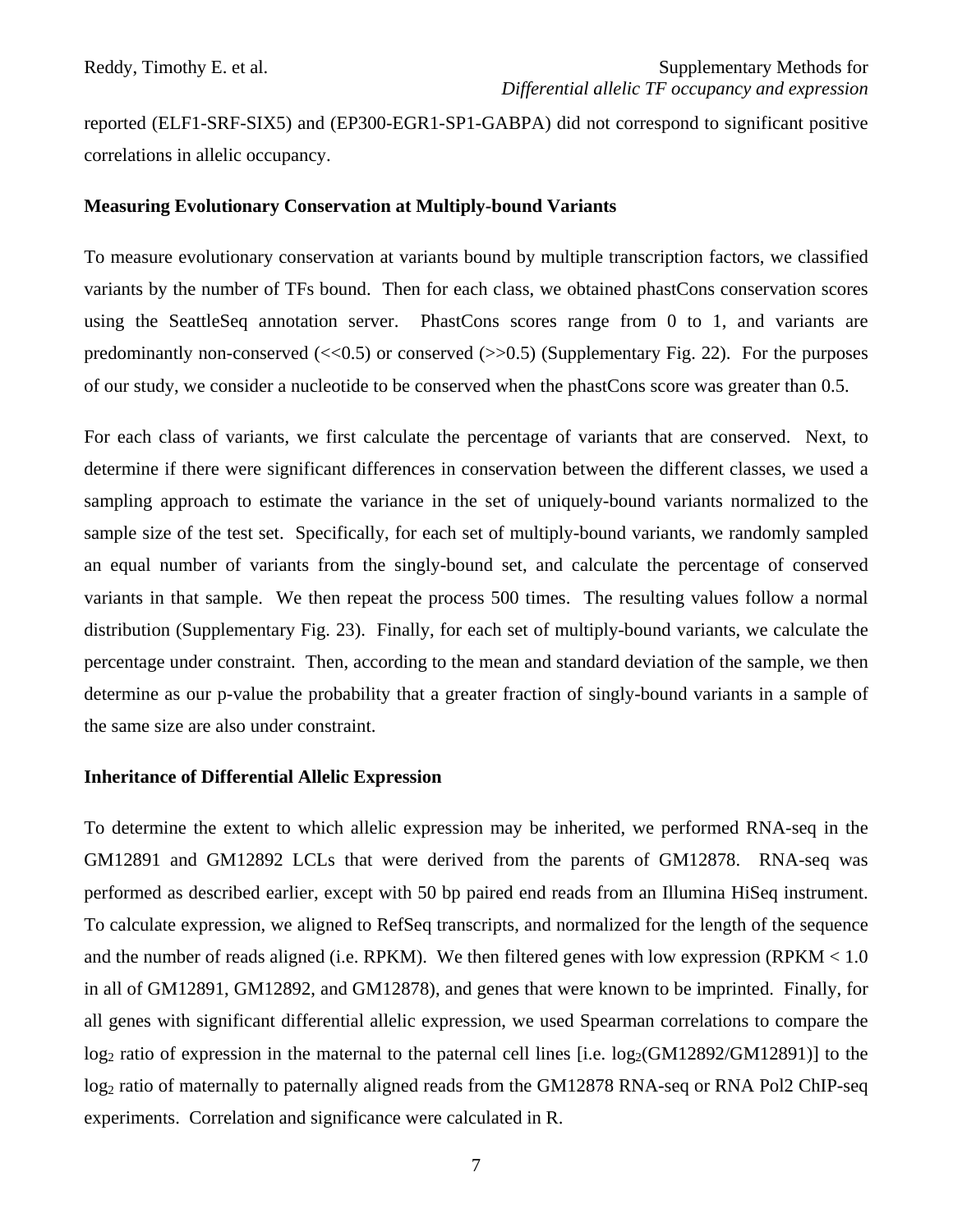#### **Determination of Autosomal Dosage Compensation**

To assay for evidence of autosomal dosage compensation, we evaluated if evidence of differential allelic expression of RNA Pol2 was associated with increased or decreased expression as measured by RNAseq. The motivations for basing the determination of differential allelic expression on RNA Pol2 were many-fold. First, RNA Pol2 ChIP-seq allows us to predict differential allelic expression in a greater number of genes owing to increased heterozygosity in introns. Second, estimating differential allelic expression based on RNA Pol2 occupancy allows us to control for read depth independent of expression measurements. Specifically, when comparing expression between genes with differential and equal allelic RNA Pol2 occupancy, we required the overall number of RNA Pol2 reads at heterozygous positions to be statistically similar between the two sets of genes. Doing so has the effect of biasing us towards genes with similar levels of expression, thus giving us a conservative estimate of differences in gene expression.

First, we select a threshold  $\mathbf{r} < 0.25$  indicating the extent of differential allelic occupancy, and classify genes as differentially expressed if the fraction of maternal reads is less than or greater than **r**, and unbiased if the fraction of maternal reads are between  $0.5 - r$  and  $0.5 + r$ . Then, to control for read depth, we select a minimum and maximum coverage at heterozygous positions  $\mathbf{n} - \mathbf{w}$  and  $\mathbf{n} + \mathbf{w}$ , respectively, and only consider genes with RNA Pol2 coverage within **n w**, inclusive. As an additional control, we compare the distribution of coverage between the two classes, and only consider our test valid if there is no evidence that the two distributions are statistically different ( $p > 0.5$  according to a two-sided Wilcoxon test). Finally, we compare the median expression according to our RNA-seq experiments between the two sets of genes, and test for a statistically significant difference between the sets using a Wilcoxon sign-rank test.

We performed this analysis for many choices of **r**, **n**, to show the results are insensitive to the specific parameters chosen. Generally, **w** was chosen to ensure that at least 5 genes were in each case to ensuring enough statistical power to make a comparison while maintaining the requirement of similar levels of coverage. All calculations were performed using the R statistical package.

## **Identification of TF and co-factor occupancy at variants associated with transcriptional regulation**

To determine if TF occupancy was enriched at variants in the genome previously shown to correlate with regulation of gene expression (i.e. expression quantitative trait loci, or eQTLs), we retrieved the list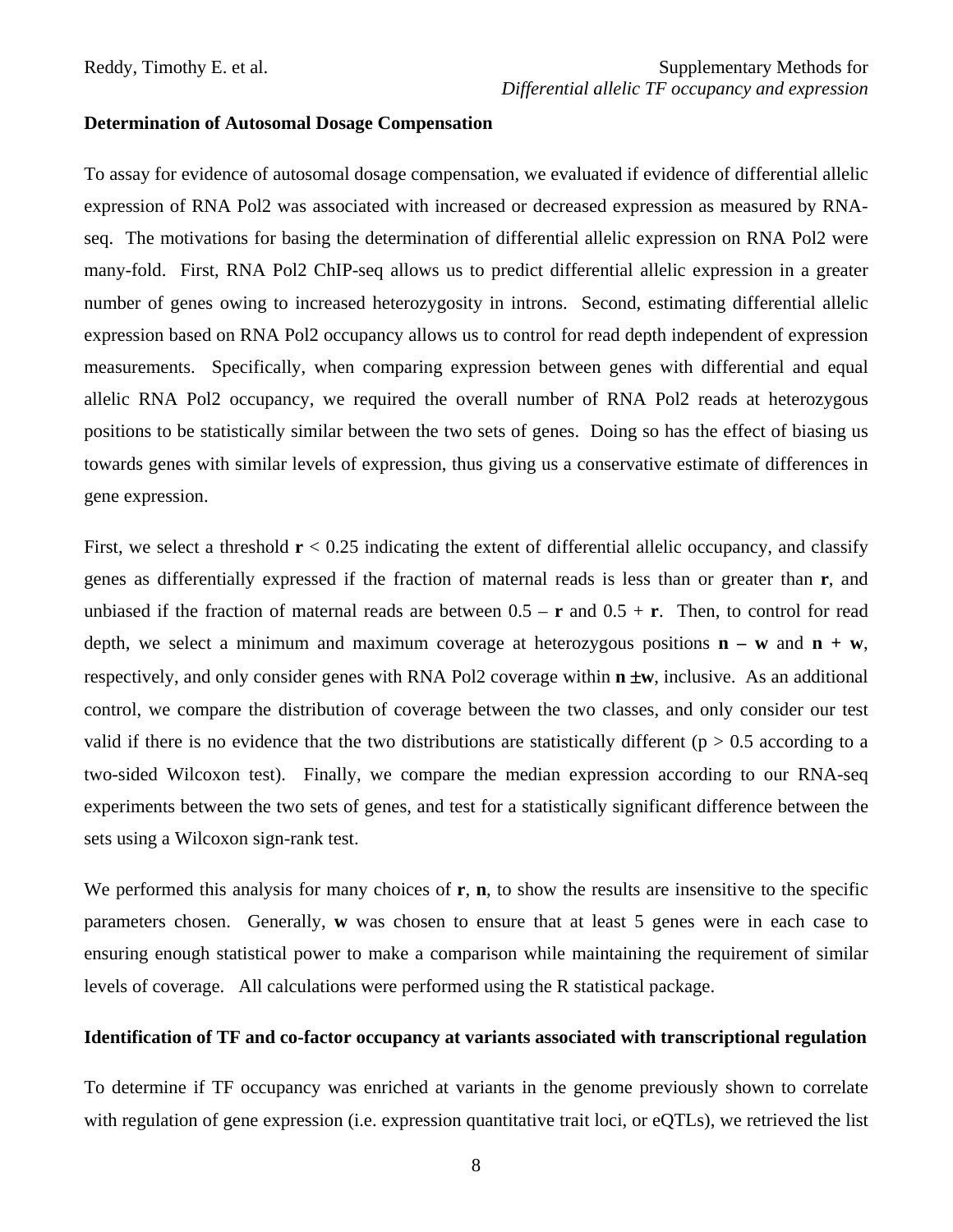of all genetic linkage measurements from (Montgomery et al. 2010). There were 102 unique TF-bound variants that were occupied by a TF or cofactor in our study. At five of those variants, we also observed differential allelic occupancy. To determine how many overlaps would be expected by random, we randomly permuted significance values in the eQTL data 500 times, and repeated the analysis. For both the overlap with all TF binding sites ( $p = 7.4 \times 10^{-21}$  based on a normal approximation to the null distribution) and the overlap with sites of differential allelic occupancy ( $p = 0.06$  based on the empirical distribution) the overlap was less than would be expected by random. That the overlap with differential allelic occupancy was very small is likely due a combination of the use of tagged variants and haplotype structure in the original study (i.e. not identifying the causative variants); that many of the identified eQTLs were not heterozygous in GM12878 cells; and that there are very many active regulatory factors in GM12878 that we did not assay in our study. Nonetheless, the statistically significant overlap is encouraging that we are indeed recovering functional relationships between TF occupancy.

#### **Detailed Illumina Sequencing Library Construction Protocol**

DNA fragments recovered from ChIPs or reverse cross-linked chromatin were repaired, ligated to adapters, size selected and PCR-amplified to make the library for sequencing. Illumina DNA Library Construction Kit reagents were substituted in this protocol with reagents from NEB and Finnzymes, except for the adapter oligo mix and the PCR primers, which can be ordered from Illumina. We used paired-end adapters for library construction, even though the ChIP libraries were sequenced with a single-end sequencing run. The one exception was one lane of RNA Pol2 ChIP-seq, which was sequenced as paired-end 100bp reads from an Illumina HiSeq 2000.

For end repair, the following were mixed in a PCR tube on ice, spun down briefly in a microfuge to mix and then incubated at 20°C in a thermal cycler for 30 minutes: 10 µl 10X T4 DNA ligase buffer (supplied with T4 DNA Ligase, NEB M0202), 4 µl 10 mM dNTP mix (NEB N0447), 75 µl recovered DNA fragments from ChIP, 5 µl T4 DNA polymerase (NEB M0203), 5 µl T4 Polynucleotide Kinase (NEB M0201) and 1 µl Klenow DNA polymerase (NEB M0210). The reaction was purified on one QIAquick PCR cleanup column (Qiagen 28106) and eluted with 32 µl EB warmed to 55°C. The EB was allowed soak the filter in the column for 1 minute before spinning for 1 minute to collect the DNA. For dA addition, the following were mixed in a PCR tube on ice, spun down briefly in a microfuge to mix and then incubated at 37°C in a thermal cycler for 30 minutes: 32 µl end-repaired DNA fragments, 10 µl 1mM dATP (NEB N0440S), 5 µl 10X NEBuffer2, and 3 µl Klenow Fragment (3' to 5' exo-; NEB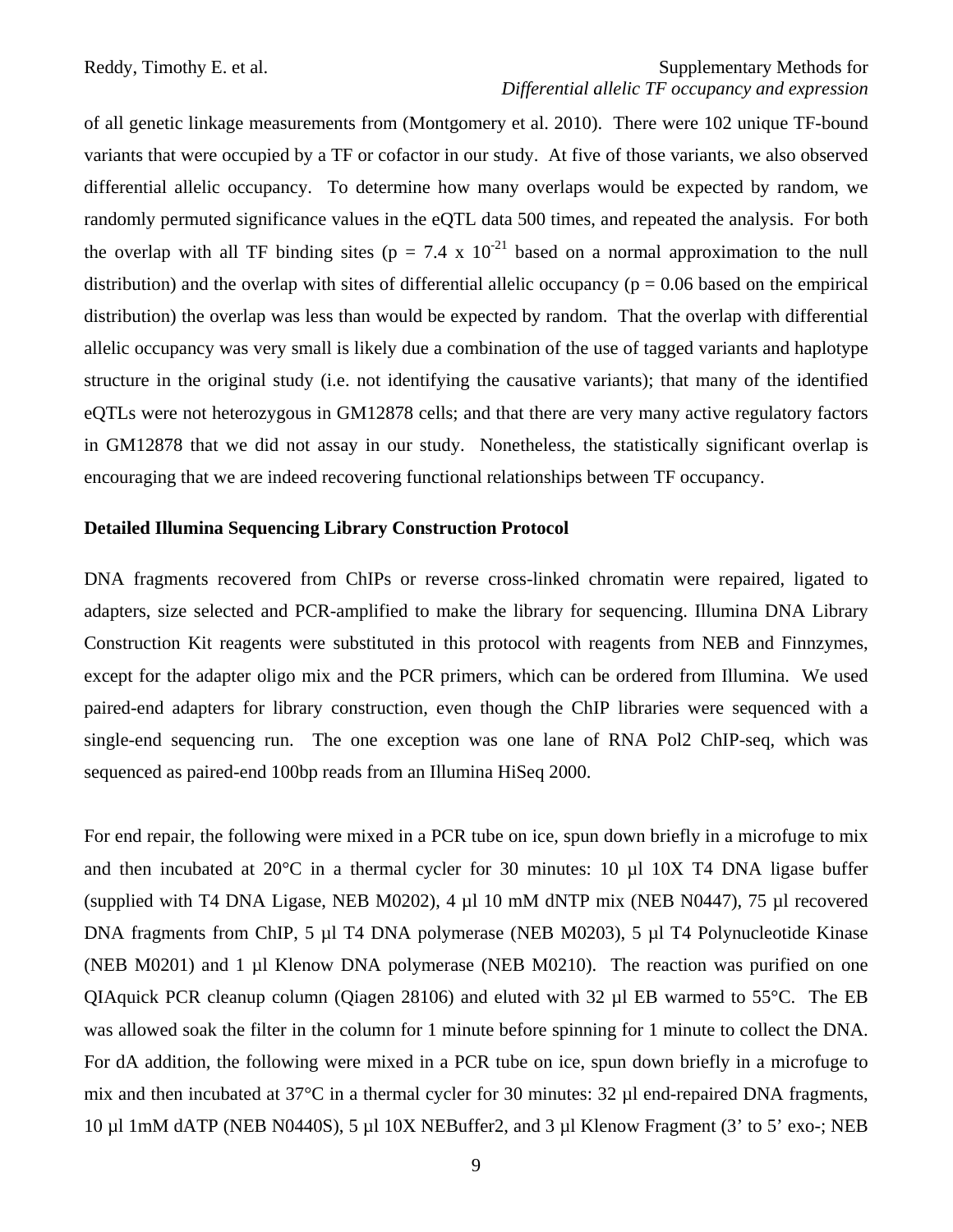M0212). The reaction was purified on one QIAquick PCR cleanup column and eluted with 42 µl EB warmed to 55°C. The EB was allowed soak the filter in the column for 1 minute before spinning for 1 minute to collect the DNA. For adapter ligation, the following were mixed in a PCR tube on ice, spun down briefly in a microfuge to mix and then incubated at 20°C in a thermal cycler for 15 minutes: 42 µl DNA recovered from dA addition, 5 µl T4 DNA Ligase buffer (supplied with T4 DNA Ligase, NEB M0202), 1 µl of a 1:10 dilution of Adapter oligo mix (Illumina) and 2 µl T4 DNA ligase (NEB M0202). The reaction was purified on one QIAquick PCR cleanup column and elute with 50 µl EB warmed to 55°C. The EB was allowed soak the filter in the column for 1 minute before spinning for 1 minute to collect the DNA. Alternatively, this purification step was skipped when proceeding directly to gel size selection.

Gel purification and size selection was carried out to remove the extra sequencing adapters that were not ligated to ChIP DNA and to isolate 150-300 bp fragments allowing for higher density of productive clusters on the sequencing flowcells. A 2% low-melting agarose gel (SeaPlaque) in 1X TAE with EtBr (final concentration in gel is 0.4  $\mu$ g/ml) was poured and run in a 4°C cold room. PCR Marker DNA Ladder (NEB N3234L) and the DNA products were loaded on the gel and the gel was run at ~115 V until the loading dye migrated 6 cm (~2 hours). The gel region from 150 bp to 300 bp was excised from the gel for each sample. Due to the low concentration of library DNA fragments at this step, they were not visible on the gel. The adapters, however, were visible and were carefully excluded from the extracted gel fragment. Image the gel before and after excision of the library, if desired. The DNA fragments were extracted from the gel with QIAquick Gel Extraction Kit (Qiagen 28704) columns. The Qiagen protocol was followed, with the exception of warming the gel and Buffer QG to 55°C to melt the gel. Instead, this was done at room temperature by vortexing every 2-3 minutes until the gel dissolved. We included the optional step of washing the column with 0.5 ml of Buffer QG before adding Buffer PE and eluted with 25  $\mu$ 1 50°C EB. The EB was allowed soak the filter in the column for 1 minute before spinning for 1 minute to collect the DNA.

For sequencing library amplification, the following were mixed in a PCR tube on ice: 24 µl DNA fragments (from gel size selection), 25 µl Phusion DNA Polymerase Mix (Finnzymes F531), 0.5 µl PCR primer 1.1 (Illumina) and 0.5 µl PCR primer 2.1 (Illumina). The reaction was spun down briefly in a centrifuge to mix and amplified in a thermal cycler with the following protocol: 98°C for 30 sec, 15 cycles of 98°C for 10 sec, 65°C for 30 sec and 72°C for 30 sec, 72°C for 5 min, 4°C hold. Some samples (denoted in blue in Supplementary Table 12) were amplified with 25 cycles of PCR before gel